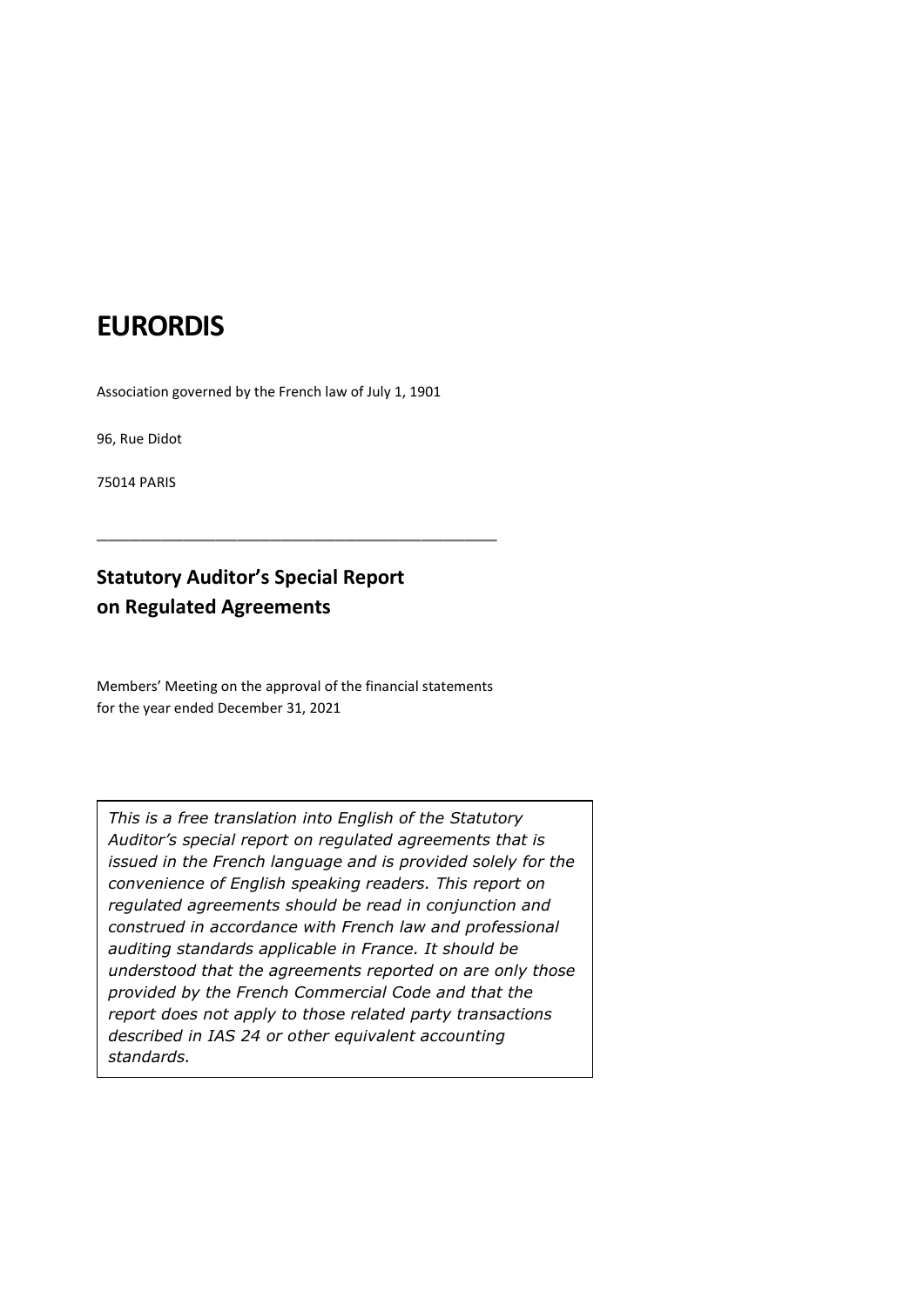# **Deloitte.**

Deloitte & Associés 6 place de la Pyramide 92908 Paris-La Défense Cedex France Téléphone : + 33 (0) 1 40 88 28 00 www.deloitte.fr

Adresse postale : TSA 20303 92030 La Défense Cedex

## EURORDIS

Association governed by the French law of July 1, 1901

96, Rue Didot

75014 PARIS

## Statutory Auditor's Special Report on Regulated Agreements

Members' Meeting on the approval of the financial statements for the year ended December 31, 2021

\_\_\_\_\_\_\_\_\_\_\_\_\_\_\_\_\_\_\_\_\_\_\_\_\_\_\_\_\_\_\_\_\_\_\_\_\_

\_\_\_\_\_\_\_\_\_\_\_\_\_\_\_\_\_\_\_\_\_\_\_\_\_\_\_\_\_\_\_\_\_\_\_\_\_

To the Members,

In our capacity as Statutory Auditor of your Association, we hereby report to you on regulated agreements.

It is our responsibility to communicate to you, based on information provided to us, the principal terms and conditions of those agreements brought to our attention, or which we may have discovered during the course of our audit, without expressing an opinion on their usefulness and appropriateness. It is your responsibility, pursuant to Article R. 612-6 of the French Commercial Code, to assess the interest involved in respect of the conclusion of these agreements for the purpose of approving them.

Société par actions simplifiée au capital de 2 188 160 € Société d'Expertise Comptable inscrite au Tableau de l'Ordre de Paris Ile-de-France Société de Commissariat aux Comptes inscrite à la Compagnie Régionale de Versailles et du Centre 572 028 041 RCS Nanterre TVA : FR 02 572 028 041

Une entité du réseau Deloitte